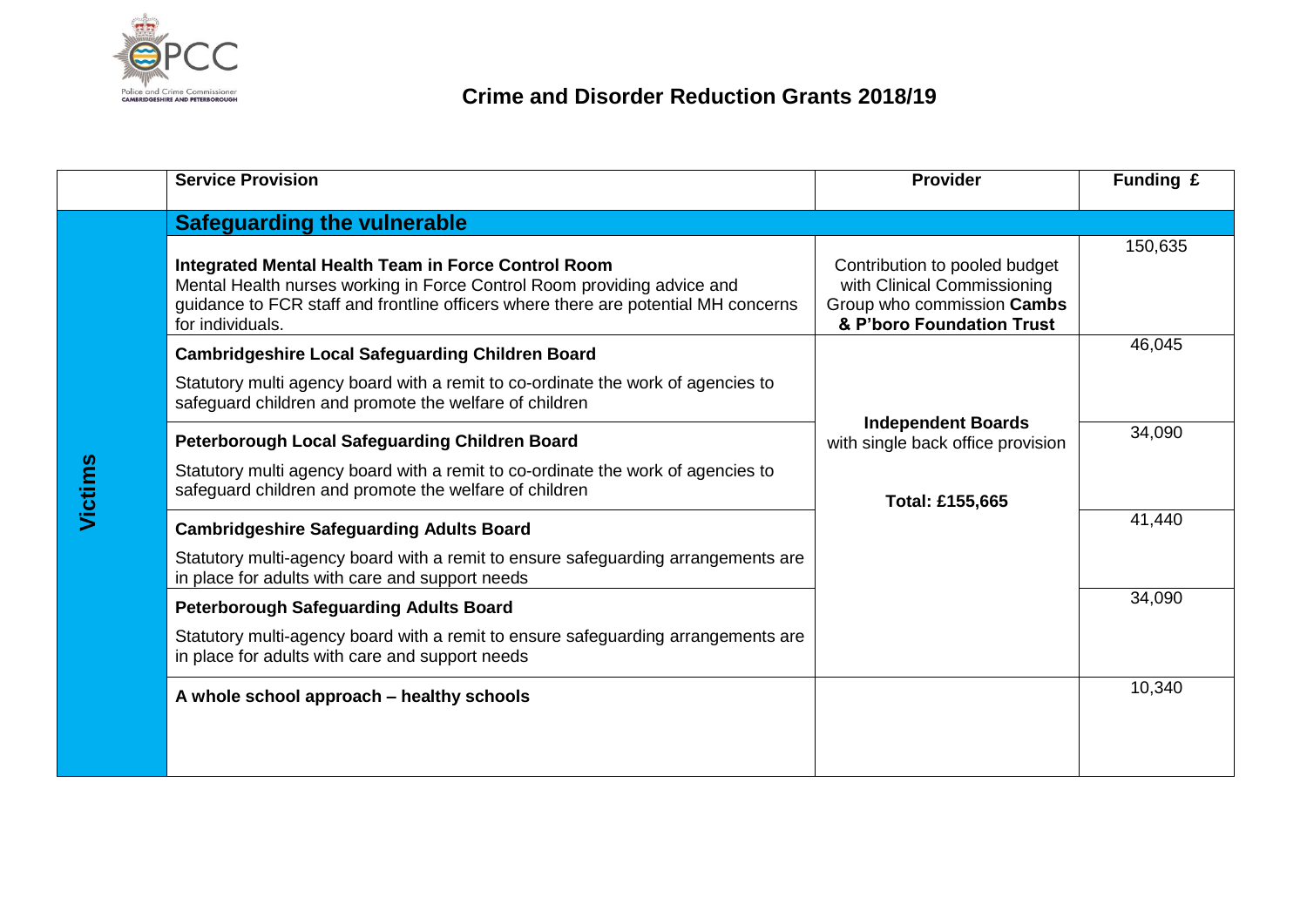

## **Crime and Disorder Reduction Grants 2018/19**

| <b>Attacking criminality and reducing re-offending</b>                                                                                                                            |                                                                                                               |         |
|-----------------------------------------------------------------------------------------------------------------------------------------------------------------------------------|---------------------------------------------------------------------------------------------------------------|---------|
| <b>Peterborough Substance Misuse Innovation Fund</b><br>Funds intensive case management approach to reduce demand on custody by<br>frequent flyers.                               | Innovation fund sitting on top of<br>main contract held by<br>Peterborough City Council with<br><b>Aspire</b> | 140,000 |
| <b>Cambridgeshire Substance Misuse</b><br>Supports partners in Criminal Justice in identifying most effective an efficient<br>referral pathways into treatment.                   | Contribution to pooled budget to<br>wider contract currently with<br><b>Inclusion</b>                         | 94,000  |
| <b>Cambridgeshire Youth Offending Service</b><br>Contribution to the YOS to fund preventative and restorative work                                                                | <b>Cambridgeshire County</b><br><b>Council</b>                                                                | 127,000 |
| <b>Peterborough Youth Offending Service</b><br>Contribution to the YOS to fund preventative and restorative work                                                                  | <b>Peterborough City Council</b>                                                                              | 136,000 |
| <b>Multi-Agency Public Protection Agency (MAPPA)</b><br>Contribution to the partnership arrangement to manage the risk posed by the most<br>serious sexual and violent offenders. | <b>National Probation Service</b>                                                                             | 50,000  |
| <b>Offender Hub – Outside Links</b> supporting the development of conditional cautions                                                                                            | <b>Sodexo</b>                                                                                                 | 30,000  |
| <b>Crimestoppers - Contribution to the running of the national call centre where</b><br>people can report information anonymously and an Eastern Region Manager post              | <b>Crimestoppers National</b><br><b>Charity</b>                                                               | 20,791  |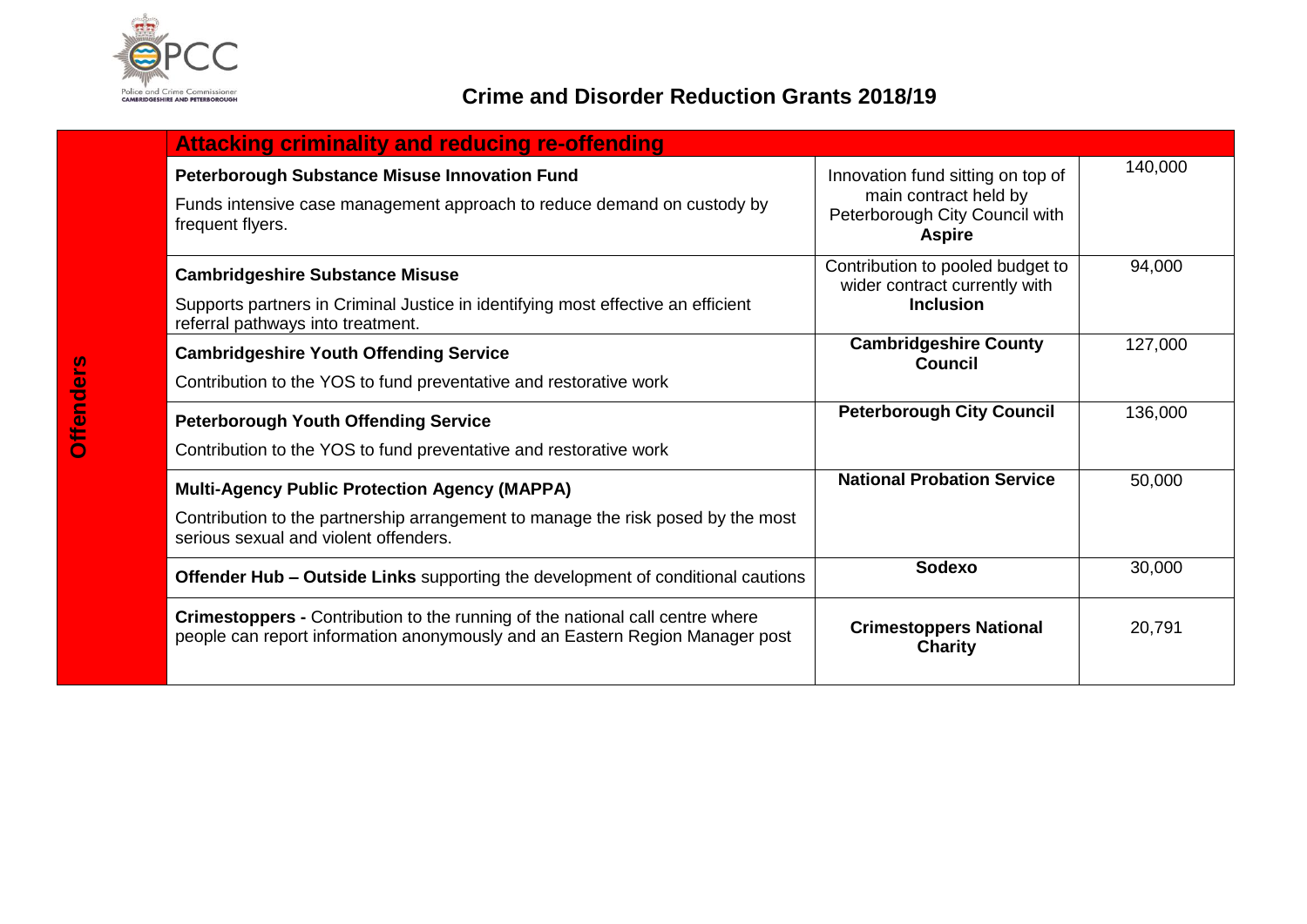

| Preventing crime and reassuring the public                                                                                                                             |                                                                  |        |
|------------------------------------------------------------------------------------------------------------------------------------------------------------------------|------------------------------------------------------------------|--------|
| <b>Cambridge City Community Safety Partnership</b>                                                                                                                     | <b>Cambridge City Council</b>                                    | 20,650 |
| <b>Fenland Community Safety Partnership</b>                                                                                                                            | <b>Fenland District Council</b>                                  | 27,915 |
| Huntingdonshire Community Safety Partnership                                                                                                                           | <b>Huntingdonshire District</b><br><b>Council</b>                |        |
| East Cambs Community Safety Partnership                                                                                                                                | <b>East Cambridgeshire District</b><br><b>Council</b>            | 12,000 |
| South Cambs Crime and Disorder Reduction Partnership                                                                                                                   | <b>South Cambridgeshire District</b><br><b>Council</b>           | 5,000  |
| Safer Peterborough Partnership                                                                                                                                         | <b>Peterborough City Council</b>                                 | 18,000 |
| <b>Total Community Safety Partnership grants</b>                                                                                                                       |                                                                  | 83,565 |
| Peterborough Anti-Social Behaviour Team<br>A contribution towards a team tackling ASB within the city                                                                  | <b>Peterborough Prevention and</b><br><b>Enforcement Service</b> | 64,000 |
| <b>ECINS - IT system</b><br>This allows real time sharing of information by partners and case management.<br>This funding enabled the renewal of the licence required. | <b>Empowering Communities</b>                                    | 40,000 |
| <b>Police Cadets</b><br>Costs for the provision of volunteer police cadet schemes in the county.                                                                       | <b>Cambridgeshire Constabulary</b>                               | 3,213  |
| Tackling rural crime in Cambridgeshire<br>A contribution to local work to reduce crime in rural communities                                                            | <b>Cambridgeshire Countryside</b><br><b>Watch</b>                | 12,000 |
| <b>Countywide commissioned community resilience</b>                                                                                                                    | <b>Cambridgeshire County</b><br>Council                          | 14,506 |